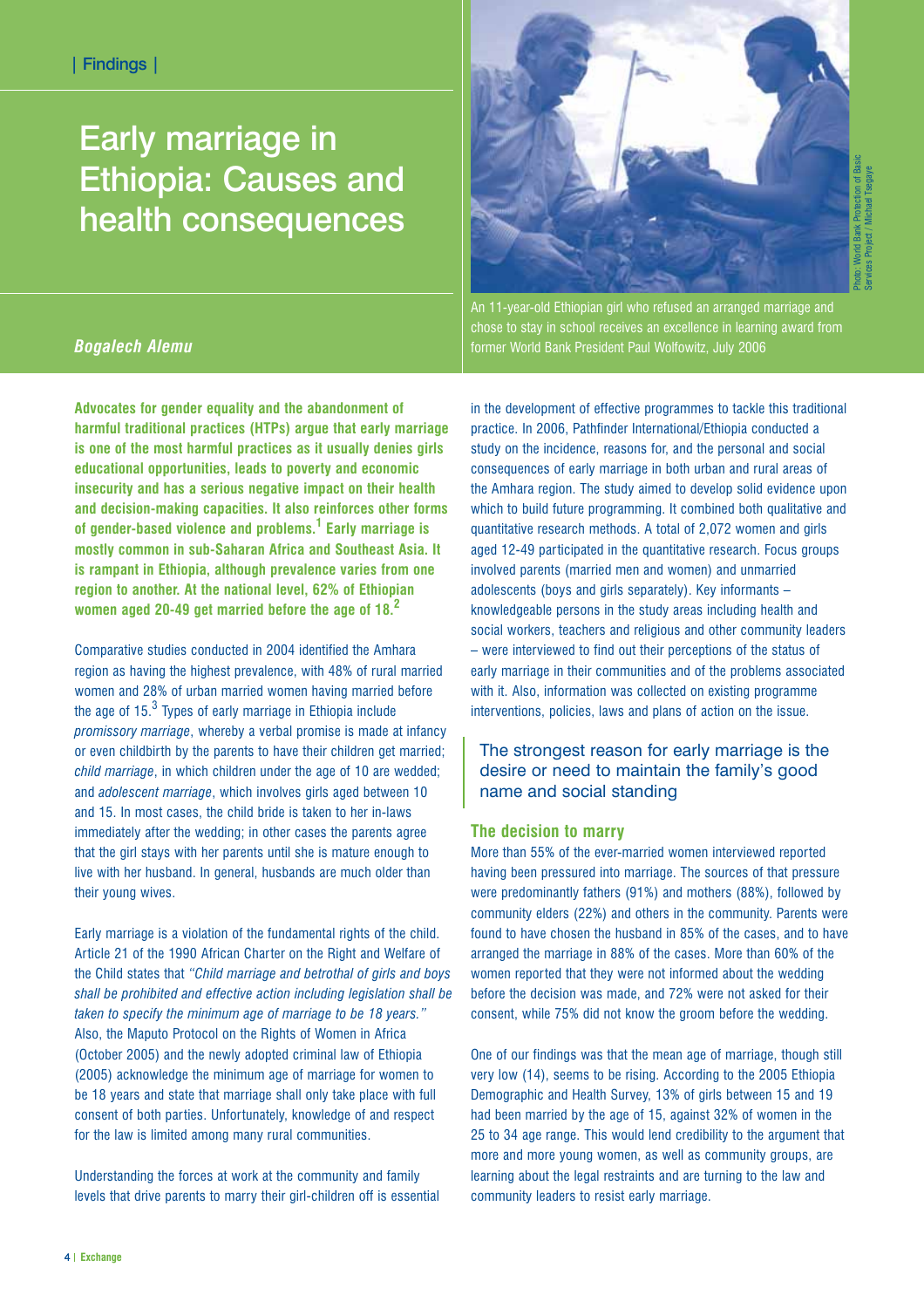In general, there was a large age difference between couples: nearly 75% of ever-married female respondents were married to older men, and among these, the age difference was ten years or more in half of the cases. This age differential affects the level of communication, mutual understanding and the balance of influence within the family. It gives the man considerably more power and control than his young wife. One fifth of the women interviewed reported that their husbands had been previously married and 29% of these had been married twice or more times.

## **Causes of early marriage**

Despite the legal sanctions against marriage before age 18 and the growing awareness among leaders and educators that it is harmful to girls and their families, parents continue to insist upon marrying their daughters in their mid-teens and go to some lengths to resist all opposition. Why? More than 80% of respondents could cite no reason other than it being a tradition they had to adhere to. According to interviewees, the strongest reason for early marriage is the desire or need to maintain the family's good name and social standing. For men in particular, the success of their children is a measure of manhood and community status, and a daughter's success rests in her making a good marriage and linking her family to another family. Concern about a girl becoming pregnant out of marriage is also prevalent, though not nearly as significant as the issue of status. Only about one-fifth of the respondents reported this as a reason for early marriage. For some families, the desire to get *'macha'* (money paid to the girl's family by the boy's family upon agreement to marriage) is an incentive.

There is little doubt that parents are well aware of the negative consequences of early marriage, which are commonly discussed in communities. Though many condemn it in public, they seem compelled to continue its practice. This pursuit of tradition in the face of compelling negative evidence is common to most cultures and must be well understood when developing social change programmes.

#### **Consequences for health and well-being**

Early marriage has severe consequences for the health and wellbeing of girls and women. In the Ethiopian context, some of these include:

- *Marital instability* – Among the respondents, about 27% of marriages in urban areas and 19% in rural areas had ended in

Reasons for getting married (in order of importance):

- 1. It is a tradition in the area
- 2. To strengthen relationships
- 3. For prestige
- 4. Difficult to get married if older
- 5. The family will be victim of gossip
- 6. To earn dowry
- 7. To protect virginity and avoid premarital affairs

divorce or separation. Of those that had married more than once, 56% reported that their first marriage ended either because they were too young or 'not interested' in the marriage. Many girls run away from unhappy marriages only to be sent back by their parents.

- *Termination of education* – In almost every setting, better-educated women are more likely to use contraception, bear fewer children, raise healthier children, make better decisions for themselves and their children and to make greater economic contributions to the household. More than 80% of girls aged 12 to 14 in our sample were in school. However, among out-of-school respondents, 28% cited marriage and 19% cited childrearing obligations as their reasons for quitting school. Four percent cited their husbands' disapproval of their school attendance as a reason.

## Married adolescent girls' inability to negotiate safer sex and other social pressures represent a critical channel of vulnerability to HIV infection

- *Inability to plan or manage families* Statistically, women who marry early are likely to bear more children. Among our respondents, those married under 15 averaged 4.96 children; those married between 15 and 17 had 4.15, and those over the age of 18 averaged 3.12 children. Young mothers exercise less influence and control over their children and have less ability to make decisions about their nutrition, health care and household management.
- *Impact on sexual health of women and girls*  Young girls can face considerable physical pain associated with sexual intercourse as a result of the physiological immaturity of their sexual organs. Complications due to pregnancy at a young age frequently include obstetric fistula (perforation of the bladder or bowel, due to prolonged labour).
- *Vulnerability to HIV infection* A girl is physiologically more prone to contracting HIV than a male, as her vagina is not well lined with protective cells and her cervix may be penetrated easily. Young women are several times more likely than young men to contract the disease through heterosexual contact. Also, deeply entrenched socio-economic inequalities further compound their risk. Marriage can increase married girls' exposure to the virus, especially as older husbands may engage in unprotected sexual relations with other partners. The risk of HIV infection is higher among the poorest and most powerless in society, and, as such, married adolescent girls will be more at risk of infection than unmarried girls who are not having sexual intercourse. Married adolescent girls' inability to negotiate safer sex and other social pressures represent a critical channel of vulnerability.

### **What needs to be done?**

The results of this study clearly confirm that early marriage practices in Ethiopia are driven by deeply-held beliefs and traditions that do not necessarily lend themselves to discouragement through rational arguments. Further examination and understanding of the forces